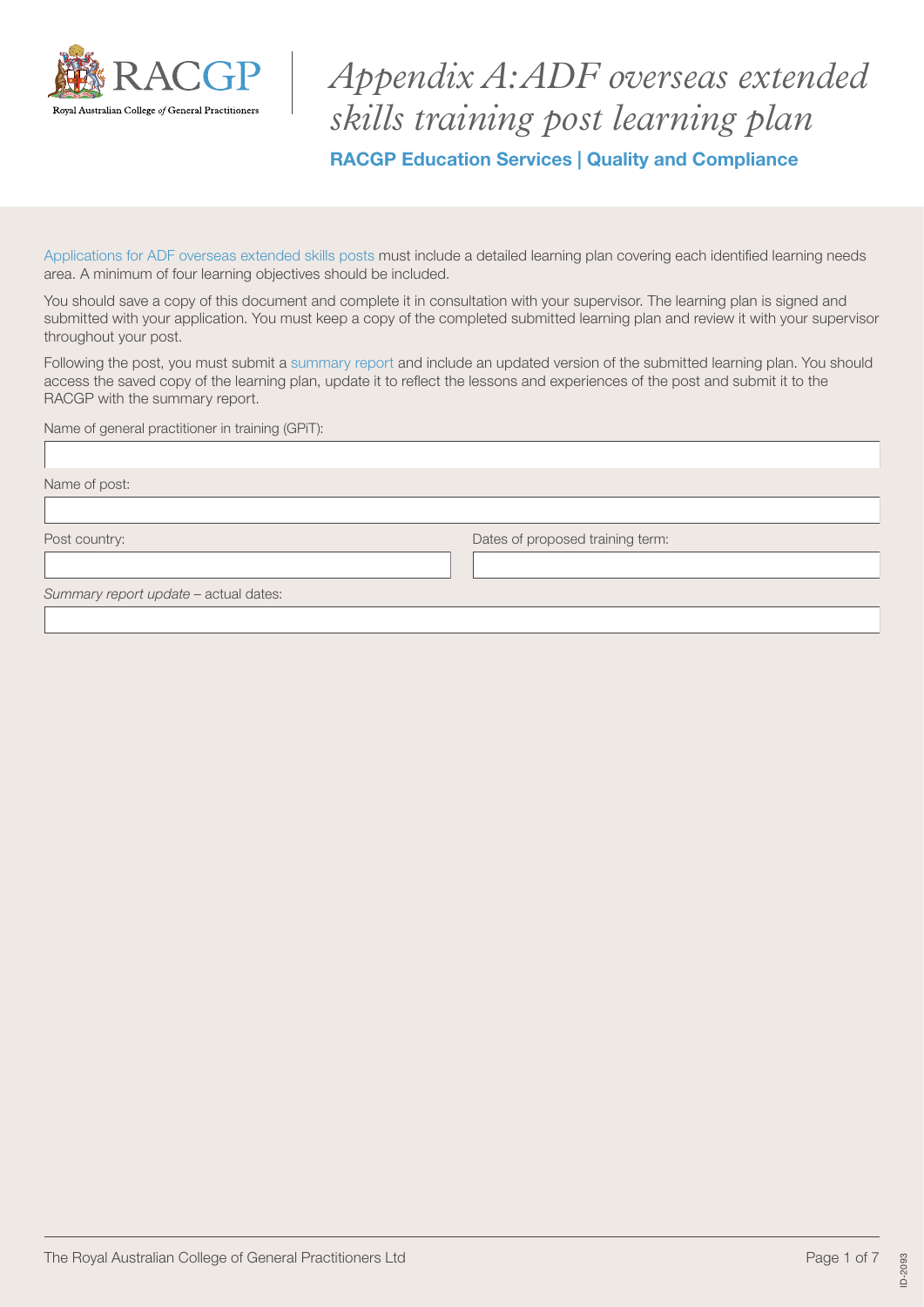| Learning objective                                                                   | <b>Priority</b>  |
|--------------------------------------------------------------------------------------|------------------|
| Need/goal:                                                                           |                  |
|                                                                                      | Medium<br>High   |
| How identified:                                                                      |                  |
|                                                                                      | Medium<br>High   |
| Aims and objectives:                                                                 |                  |
|                                                                                      | Medium<br>High   |
| Strategies for learning:                                                             |                  |
|                                                                                      | Medium<br>High   |
| Evidence/evaluation:                                                                 |                  |
|                                                                                      | Medium [<br>High |
| Summary report update - detail how the learning objectives were met during the term: |                  |
|                                                                                      | Medium [<br>High |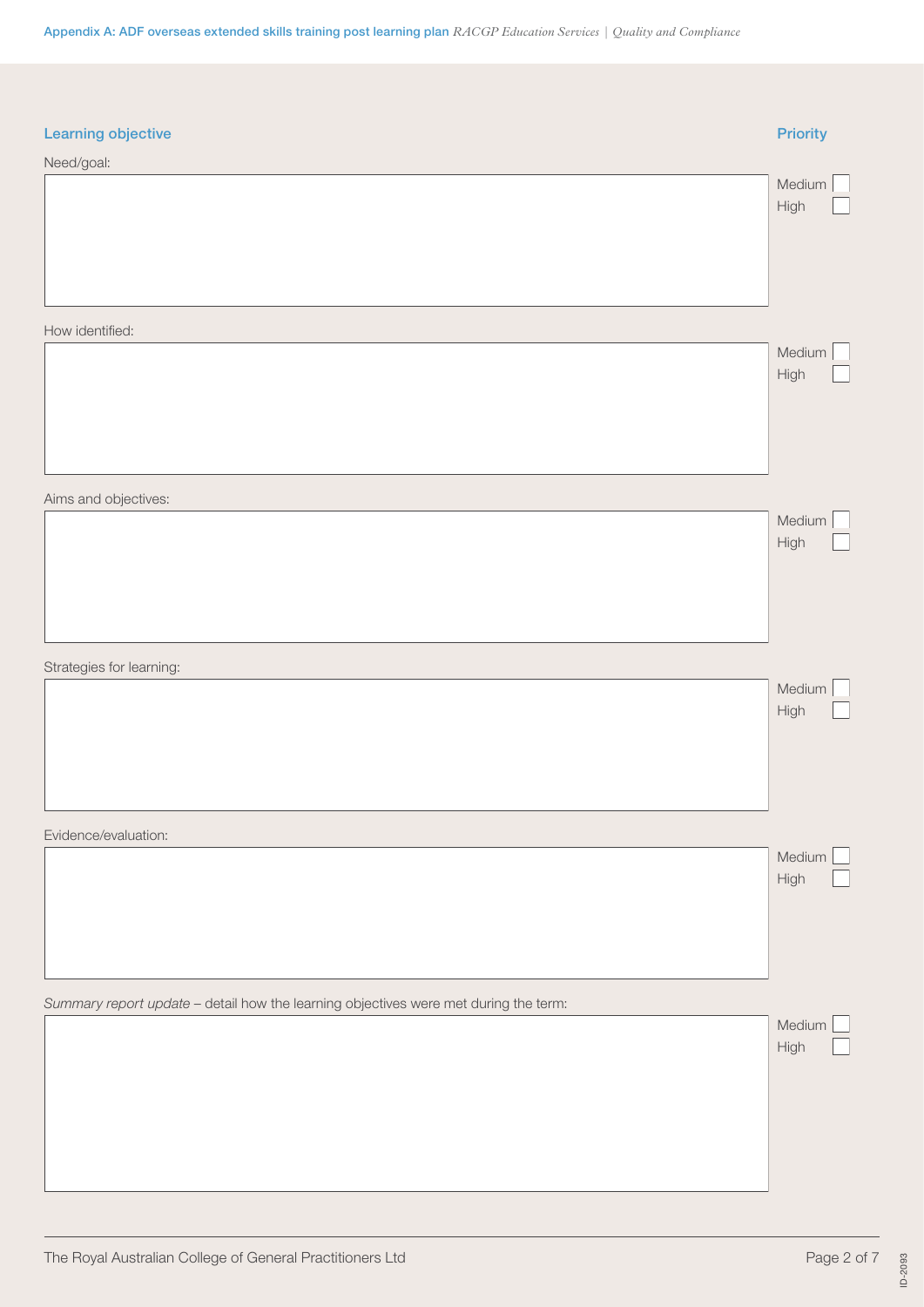| Learning objective                                                                   | <b>Priority</b>  |
|--------------------------------------------------------------------------------------|------------------|
| Need/goal:                                                                           |                  |
|                                                                                      | Medium<br>High   |
| How identified:                                                                      |                  |
|                                                                                      | Medium<br>High   |
| Aims and objectives:                                                                 |                  |
|                                                                                      | Medium<br>High   |
| Strategies for learning:                                                             |                  |
|                                                                                      | Medium<br>High   |
| Evidence/evaluation:                                                                 |                  |
|                                                                                      | Medium [<br>High |
| Summary report update - detail how the learning objectives were met during the term: |                  |
|                                                                                      | Medium [<br>High |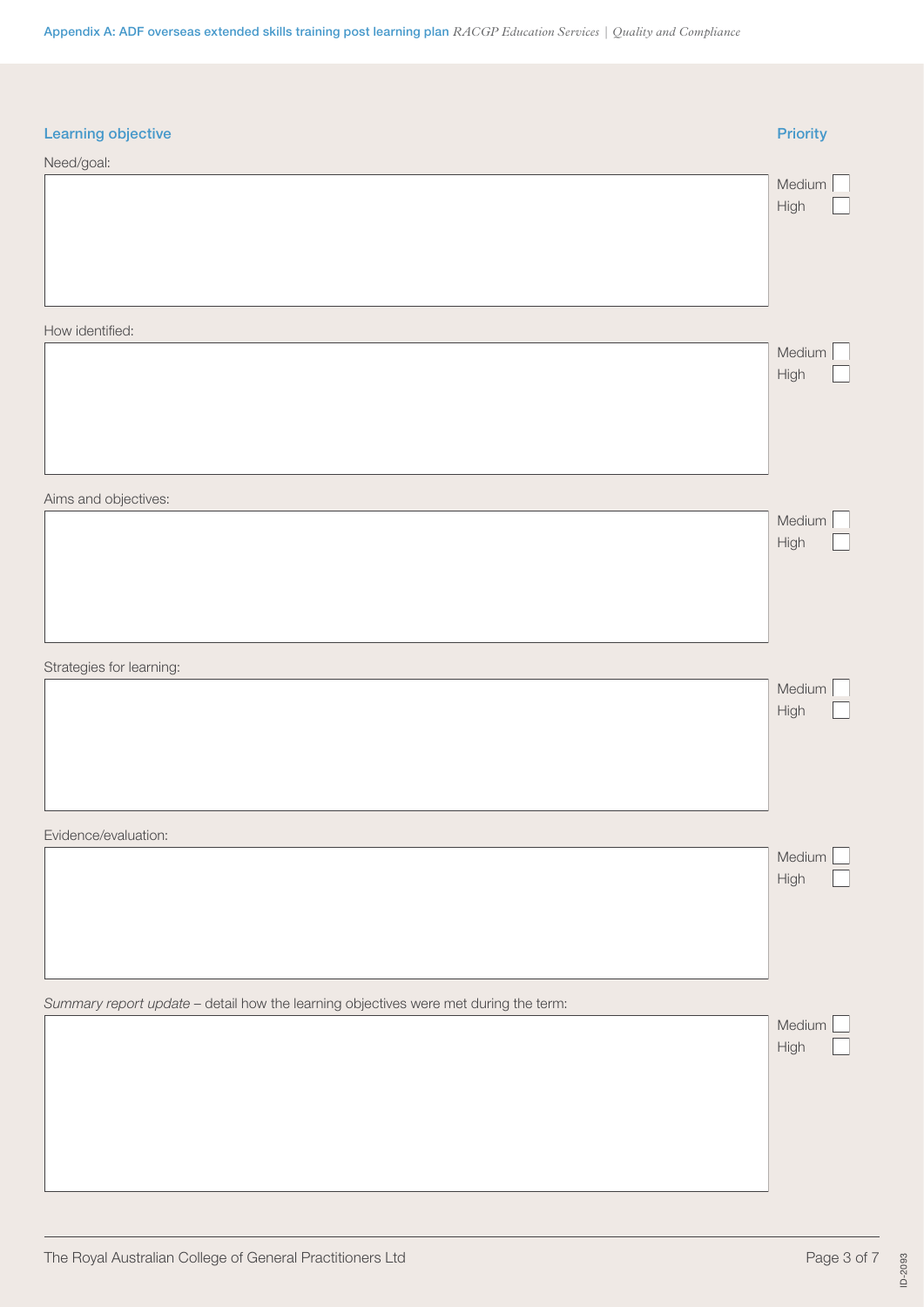| Learning objective                                                                   | <b>Priority</b> |
|--------------------------------------------------------------------------------------|-----------------|
| Need/goal:                                                                           |                 |
|                                                                                      | Medium<br>High  |
| How identified:                                                                      |                 |
|                                                                                      | Medium<br>High  |
| Aims and objectives:                                                                 |                 |
|                                                                                      | Medium<br>High  |
| Strategies for learning:                                                             |                 |
|                                                                                      | Medium<br>High  |
| Evidence/evaluation:                                                                 |                 |
|                                                                                      | Medium<br>High  |
| Summary report update - detail how the learning objectives were met during the term: |                 |
|                                                                                      | Medium<br>High  |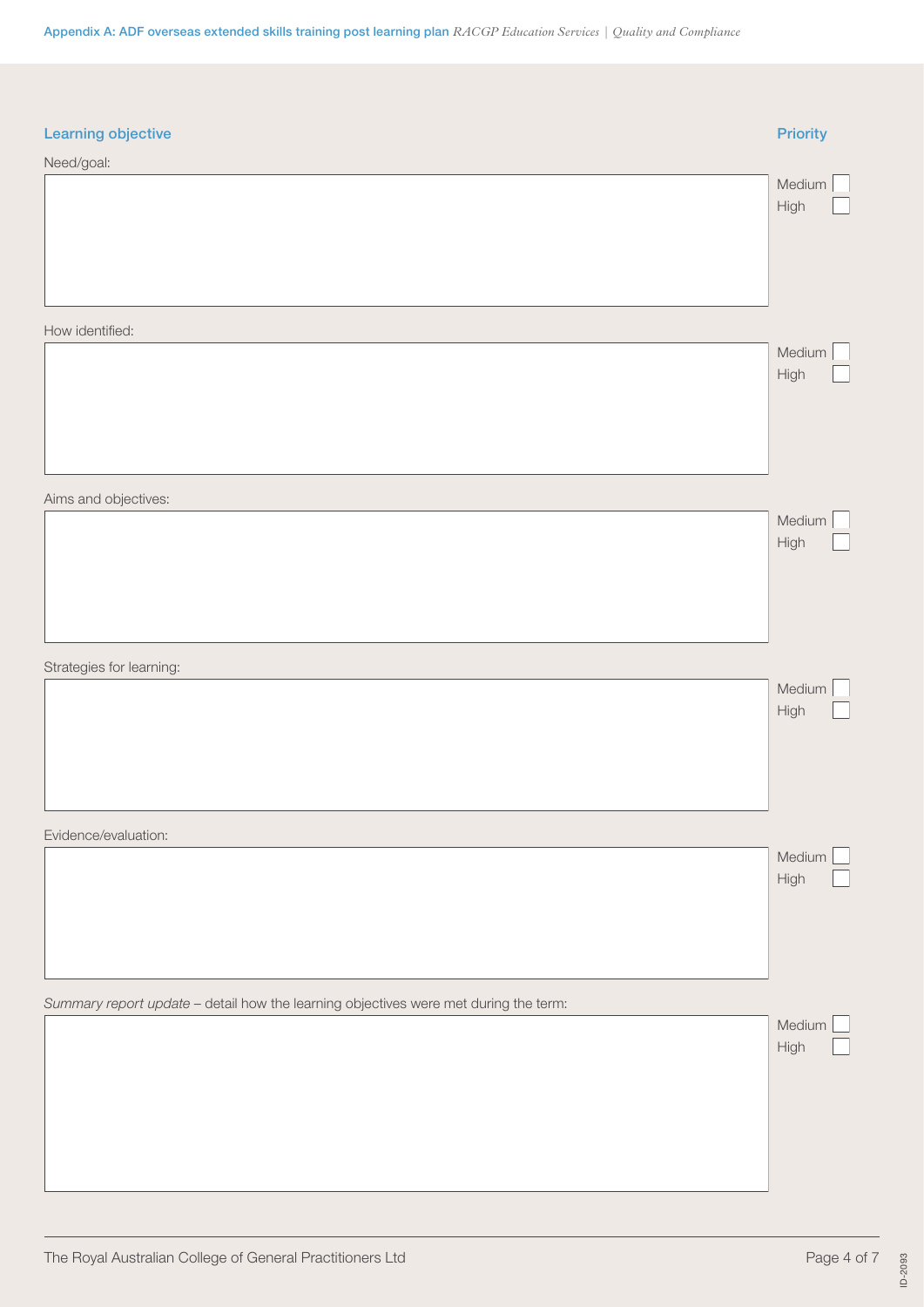| Learning objective                                                                   | <b>Priority</b>  |
|--------------------------------------------------------------------------------------|------------------|
| Need/goal:                                                                           |                  |
|                                                                                      | Medium<br>High   |
| How identified:                                                                      |                  |
|                                                                                      | Medium<br>High   |
| Aims and objectives:                                                                 |                  |
|                                                                                      | Medium<br>High   |
| Strategies for learning:                                                             |                  |
|                                                                                      | Medium<br>High   |
| Evidence/evaluation:                                                                 |                  |
|                                                                                      | Medium [<br>High |
| Summary report update - detail how the learning objectives were met during the term: |                  |
|                                                                                      | Medium [<br>High |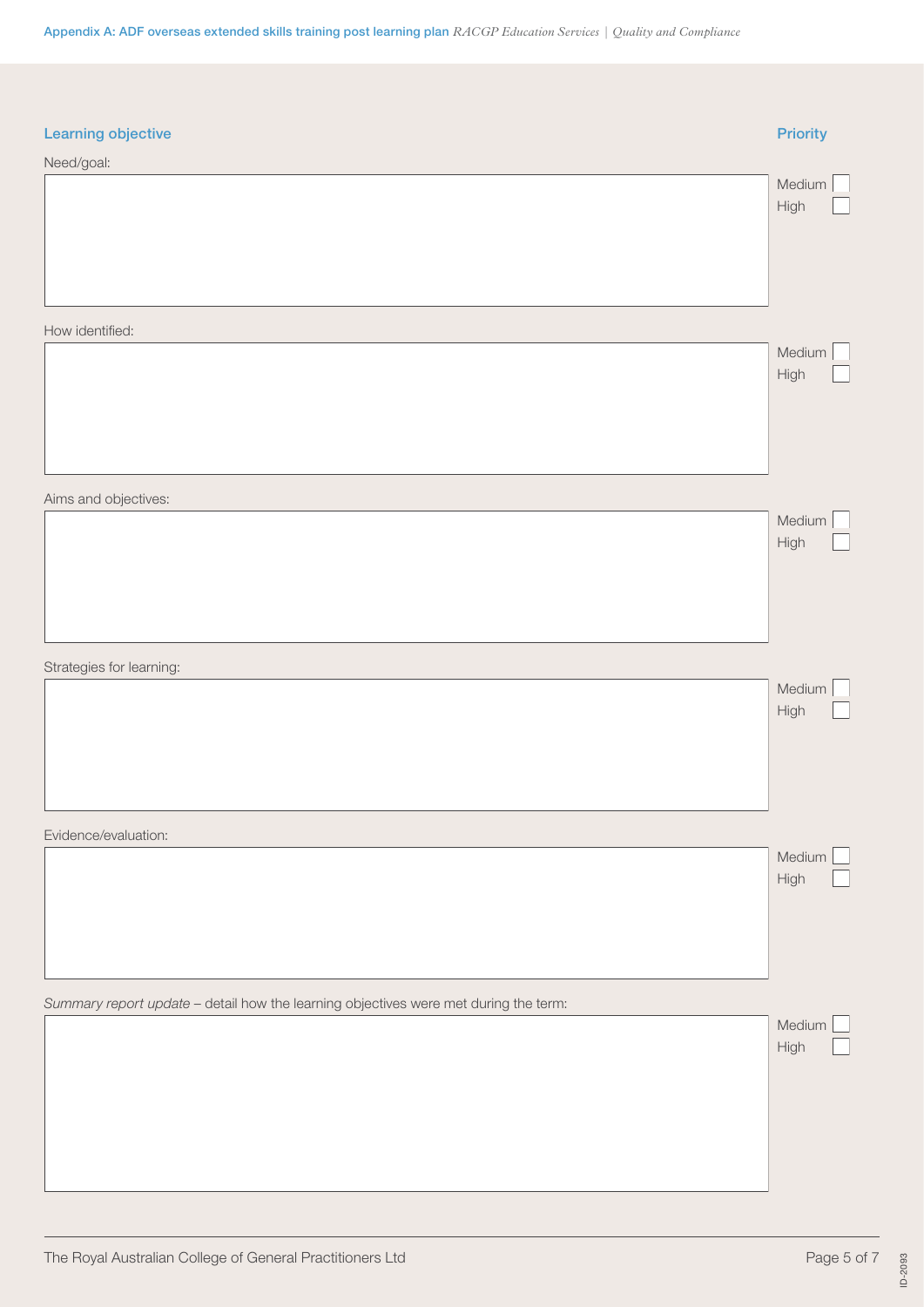| Learning objective                                                                   | <b>Priority</b>  |
|--------------------------------------------------------------------------------------|------------------|
| Need/goal:                                                                           |                  |
|                                                                                      | Medium<br>High   |
| How identified:                                                                      |                  |
|                                                                                      | Medium<br>High   |
| Aims and objectives:                                                                 |                  |
|                                                                                      | Medium<br>High   |
| Strategies for learning:                                                             |                  |
|                                                                                      | Medium<br>High   |
| Evidence/evaluation:                                                                 |                  |
|                                                                                      | Medium [<br>High |
| Summary report update - detail how the learning objectives were met during the term: |                  |
|                                                                                      | Medium [<br>High |